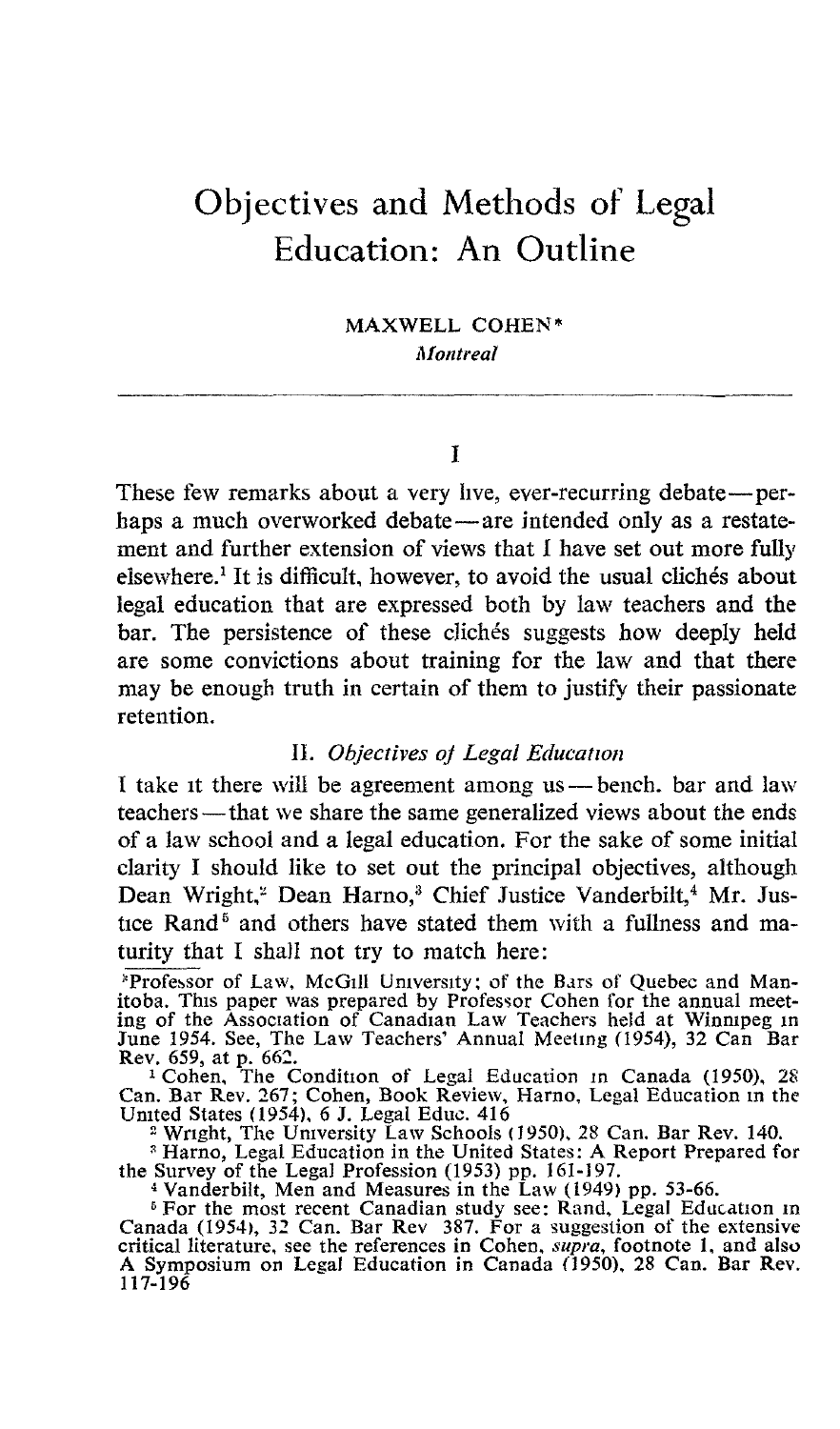(1) A law school, and the education it provides, must train lawyers to practise law. But this apparently simple statement, of course, begs the question, for it does not tell us how best that training is to be achieved or what kind of law is best suited for the varied practice of our time. Nevertheless, the training of lawyers for practice, whether as advocates, solicitors, corporate executives or civil servants, is a paramount aim of any organized approach to legal education.

(2) Legal education must be an education that truly explores the possibilities of the subject matter. The law suffers magnificently from its inherently dual character. For it is at once a working social tool to maintain order, to resolve disputes and to create an administrative framework for civilized society, while at the same time its rules are themselves a running commentary on the values held by that society.<sup>6</sup> It is this dualism in the law that often creates the apparent but largely unreal split between "practice and theory". But no legal education can be said to be an education about the law that does not provide the student with an awareness of the sources and the nature of the rules as well as an awareness of the legal system as a whole. The law is both philosophy and social engineering. The law is art and analysis. The law is history and logic. The law is form and substance-and all these qualities must be communicated to the student, as an essential part of learning about contracts and torts (obligations), crimes, property and procedure.

(3) Legal education is part of the great process of society understanding, studying and re-examining its laws. The law school, its courses and its research are concerned not only therefore with traditional questions of history, doctrine, interpretation, form, consistency, but also with what can be discovered, "objectively", about the social impact of rules of law and, in turn, about the effect of ever-changing social experience on the law.' And it does not stop there because any serious study of law rules and society immediately raises questions of the "ought-to-be". What kind of rules will make for better criminal justice, for greater fairness and modernity in domestic relations, for a more practical resolution of business disputes? The law teacher and law student, perhaps uniquely, have a major opportunity and obligation to think about the rules as a whole, where they are going and where they ought to go. And this thinking, and the research activity which it calls

<sup>6</sup> Pound, Introduction to the Philosophy of Law (1922) pp. 59-99 <sup>7</sup> Paton, Jurisprudence (2nd ed., 1951) pp. 23-25.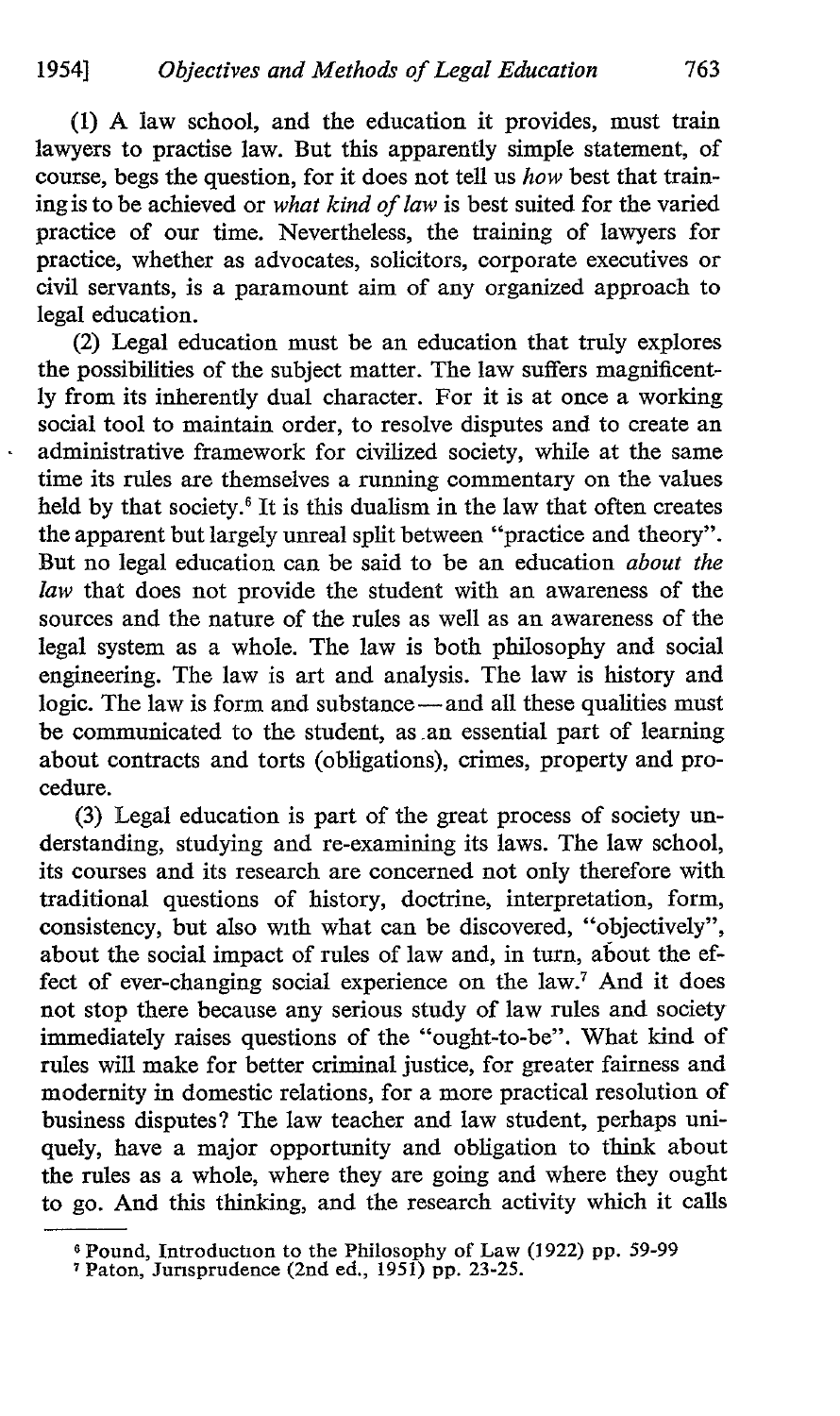for, is made more alive and meaningful by the very fact that it is carried on as part of the process of teaching students to become lawyers. Indeed, this early inculcation of a research and "scientific" approach, of a certain higher objectivity about rules of law and their interpretative mutations, is a quality which the lawyer can always use to make himself a better lawyer and a better citizen. As Dean Harno has said about legal education in the United States, the law schools have assumed primary responsibility for scientific scholarship in the law,<sup>8</sup> and this would appear to be true now for Canada as well.

# III. Methods of Legal Education

If there is any dispute today about legal education it probably has to do with methods. But this is not the kind of dispute that is confined to law schools. Problems of educational method are a standard source of concern in most of the professions.' It is almost fifty years since Dr. Flexner wrote his celebrated report for the Carnegie Foundation and helped to transform the entire character of medical education in North America.<sup>10</sup> To this very day, however, in the best medical centers, there continues some debate over the emphasis on scientific subjects as against clinical courses and, therefore, over the problem of staff and student training.

The same is true of law. Even after seventy-five years of university law schools in the United States, with deep traditions of full-time staffs and full-time student bodies, and with faculties representing the most senior scholarship the legal profession can display, the debate is reopened from year to year on the rôle of the practising bar and of "practical" training in the preparation of the law student for admission and practice.<sup>11</sup>

Because of these conflicting views I should like to suggest what appears to me to be a tenable philosophy of method and to summarize, as well, some of the contemporary experience with methods -as that experience has expressed itself more particularly in my own faculty at McGill, and, too, among some of the other institutions whose programmes <sup>I</sup> long have observed.

 $\frac{11}{11}$  Meredith, A Four-year Law Course of Theoretical and Practical Instruction (1953), 32 Can Bar Rev. 878, at pp 879-881, particularly the references in footnotes 5-9.

<sup>&</sup>lt;sup>8</sup> Harno, op cit, p 188

<sup>&</sup>lt;sup>9</sup> See, Education for Professional Responsibility A Report of the<br>er-Professions Conference on Education for Professional Responsibili

Inter-Protessions Conference on Education for Professional Responsibility, held at Buck Hills Falls, Penn., April 12th, 13th and 14th, 1948, *passim.*<br><sup>10</sup> Flexner, Medical Education in the United States and Canada: A Repo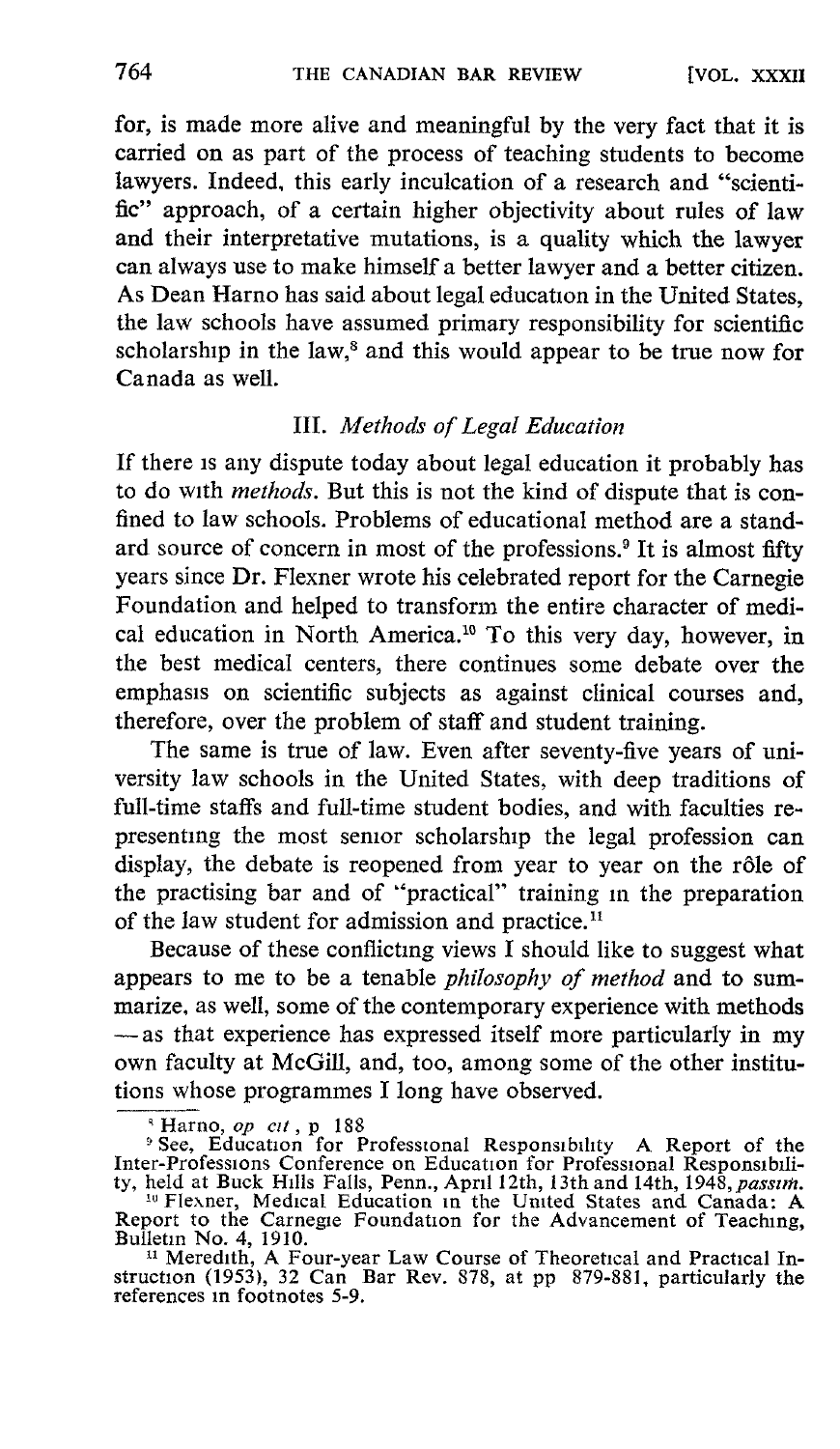(1) In general <sup>I</sup> do not think that there will be any debate today about where the various objectives I have just set out can best be achieved. Such varied objectives need an *institution* within which to realize themselves, and the natural home for this combination of training lawyers for practice, of studying law for all its theoretical and social characteristics, and of examining law with a view to its steady improvement as a social instrument-all these aims can only be realized properly in a university or some institution akin to the university. It is sometimes forgotten that so generally conservative a student of our affairs as Dicey came to this conclusion almost seventy-five years ago in his celebrated essay "Can English Law be Taught at the Universities?"<sup>12</sup> I have no doubt that law can be taught for certain very narrowly conceived types of practice, and for such practice alone, in schools that have not the facilities, the standards, the atmosphere and the staffs that usually are characteristic of institutions of higher learning. But such education may meet only one of the objectives we have agreed upon and may meet it only on a level that does not begin to exhaust the possibilities even of the varied training required for the practice of today in many public and private law matters.

(2) If these objectives therefore require an institution of higher learning for their realization, what shall now be said about the facilities and activities of alaw school in a university? I would suggest that the following lessons about law school organization and methods may properly be drawn from experience in the United Kingdom, the United States and Canada during the last two or three generations:

(a) A law school is only as good as the teaching and scholarship quality of its staff. That staff must meet tests as rigorous in training, in teaching and research skills, and in scientific judgment, as the best standards to be found in the graduate faculties, or in the other professional schools such as medicine and business administration. Not long before he died, Harlan Fiske Stone, then Chief Justice of the United States, described the legal profession as having three branches-the bench, the bar and the law schools. The recognition of this special function and status of the law school and its staff marks one of the more important changes in the character of the legal profession in North America since the turn of the century.<sup>13</sup>

<sup>12</sup> Inaugural Lecture, All Souls College, Oxford University, April 21st, 1883 (pamphlet).<br><sup>13</sup> Harno, *op. cit.*, pp. 120-121.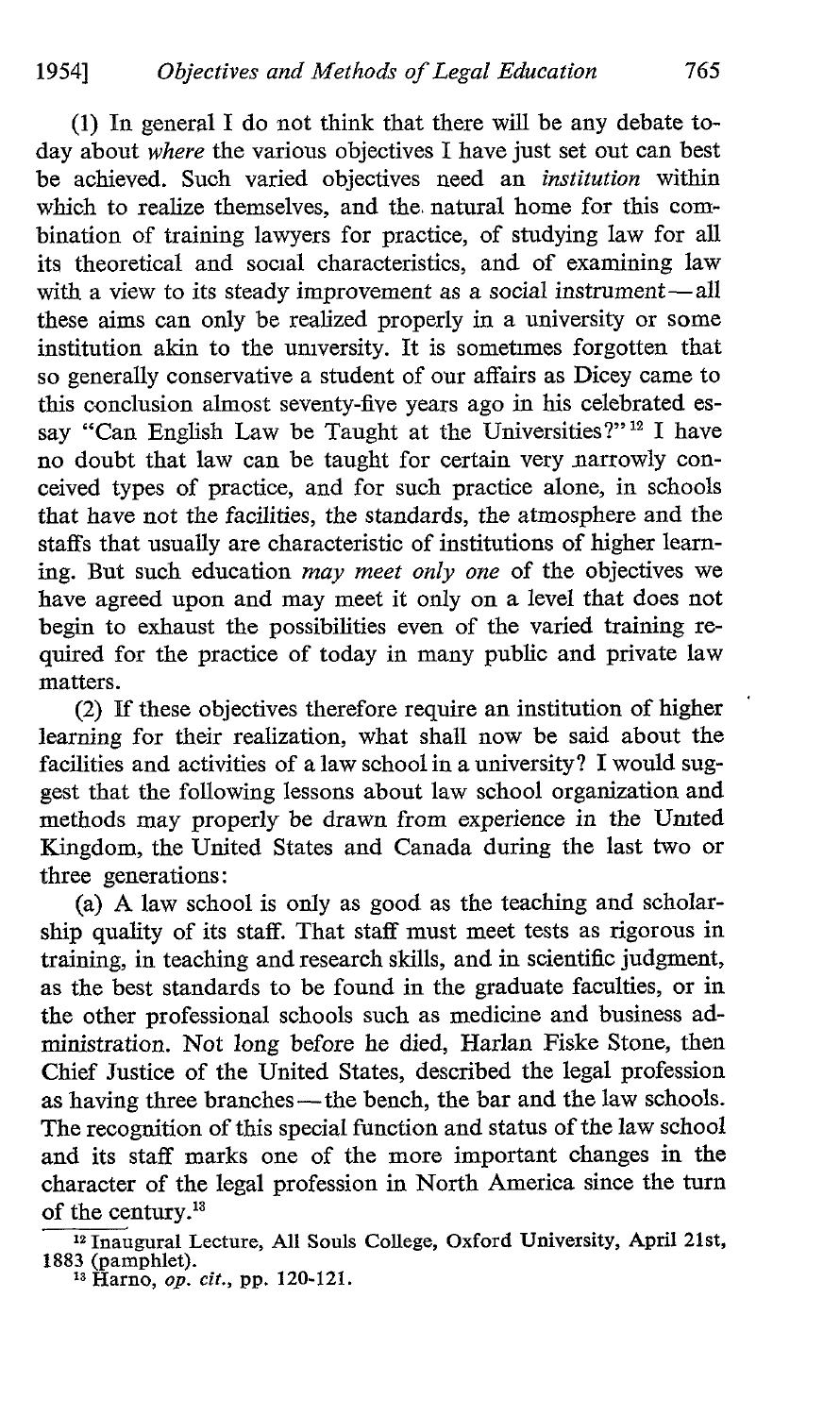(b) A law school needs a library equal to the tasks of teaching and of research. There are not too many Canadian libraries that can meet a rigorous scholarship and training test.<sup>14</sup> I do not mean that there are not libraries in all provinces that satisfy minimum, local practitioner and teaching needs. But the scientific judgment in a law school, and the quality of its research, will reflect the availability of books and documents off the beaten and narrow track of simple "course" exposition. With that kind of test, how many law school libraries in Canada can be described as adequate? Is it not a commentary on universities and the bar that the amounts voted for libraries in Canada continue, in some places, to remain as modest as they are?

(c) A law school needs <sup>a</sup> high degree of control over the student time for at least three years. This means that courses totalling 12 to 16 hours a week should result in at least two to five hours pre- and post-class preparation and study for each hour in the classroom. On a conservative calculation this would mean an average working week, for a reasonably conscientious student, of somewhere between 40 and 65 hours-not an excessive figure to expect when compared with the known discipline imposed by medicine, engineering or the graduate schools of business administration.

(d) The organization and planning of law school curricula remain among the more difficult and challenging responsibilities. What seems to be clear, however, is that the student is entitled to the soundest training in basic subjects such as contracts and torts (obligations), property, crimes and procedure, but is also entitled to training of almost equal intensity in the newer and fast-developing fields of commercial and public law.<sup>15</sup> In addition, if he is not to leave the law school without a sense of the legal system as a whole, he will need a reasonably sophisticated guide to the integration of all his courses into a rounded view and "feel" of the whole legal order and its operation."

<sup>14</sup> See Cohen (1950), 28 Can. Bar Rev. 267, table 11, for an analysis of Canadian law school libraries as of 1949.

is Here are included, among others, courses in (Public Law) Constitutional Law, Administrative Law, Labour Law, Public International Law, Legislation, Legal Aspects of Government Regulation of Business ; (Commercial Law) Insurance, Creditors Rights, Commercial Paper, Sales, Tax-ation, Company Law, Corporate Reorganization and Bankruptcy, Mari-

time Law.<br>
<sup>16</sup> Rand, *op. cit.*, p. 390; Harno, *op. cit.*, p. 140. I am concerned here<br>
with the problem of a view of the legal order as a whole not unlike, I<br>
should imagine, the view a medical student has of the "whol at the end of a law school course, to tie the loose ends together, is sug-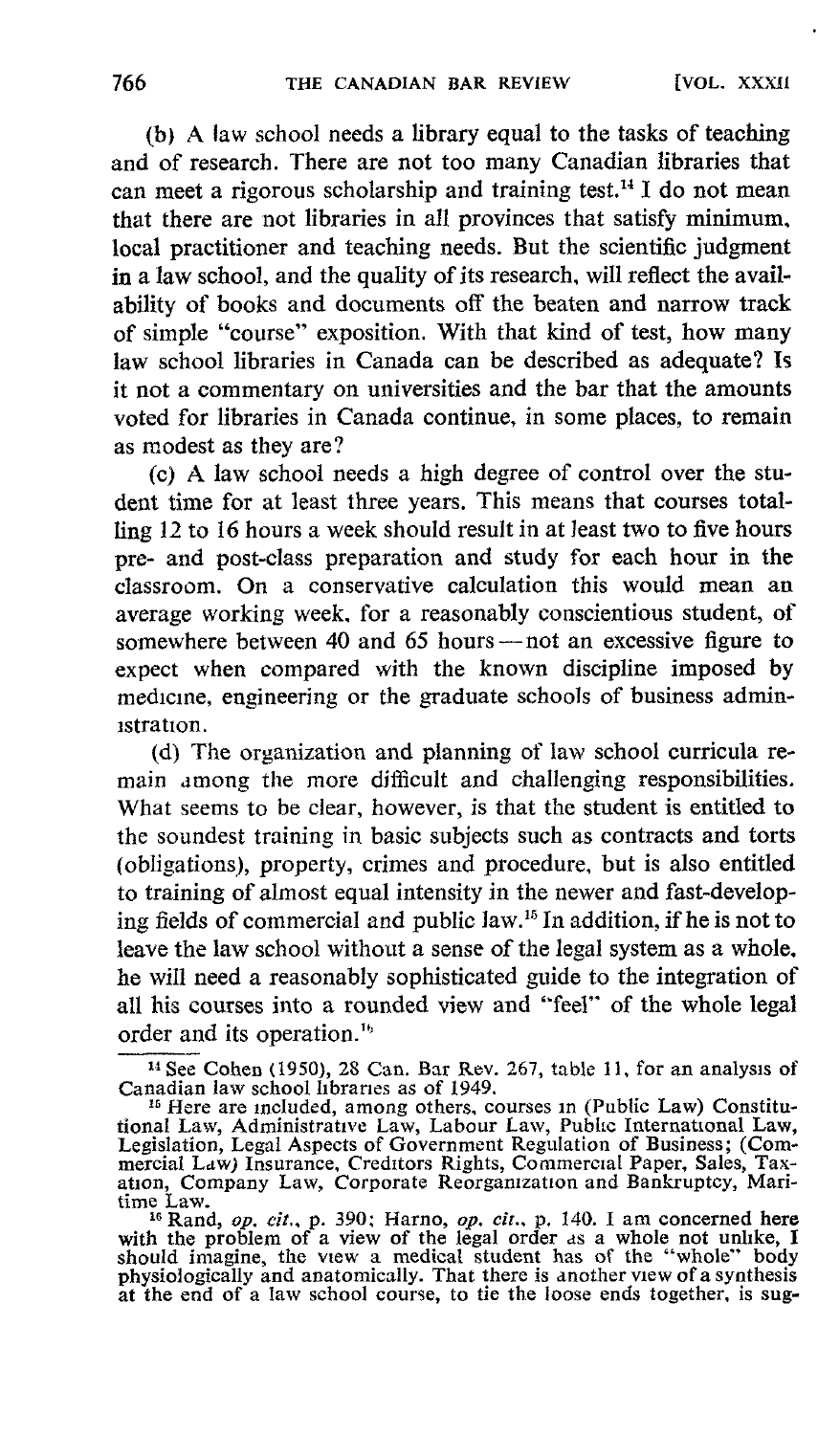Then too, where in this organization of his courses will the student be given his initial contact with the activities of courts, clients and law offices-or what is often called "practical or clinical" training? <sup>I</sup> am one of those who believe that the major responsibility of the three-year law course is to provide the student with his basic technical and intellectual tools in understanding the law in "theory and action", and that, therefore, only a modest introduction, in that time, can be given to the documentation problems of practice, relations with clients and the arts and crafts of drafting and pleading.<sup>17</sup> But assuredly there is a place in the first three years for some practical training and, doubtless, many forward-looking law schools are conscious of the need to expand their horizons as to the introduction of clinical experience, at an early stage, through a variety of devices. These devices include seminars with practising lawyers on procedural and kindred subjects, summer employment in law offices, organized tours of the  $counts.<sup>18</sup>$ 

At McGill we have arrived at a development that in my opinion is most desirable, namely, a fourth year, post-degree but preadmission, in which the student is placed in selected offices where he is treated as a working junior and where he is employed for the better part of each day. At the same time, he remains under univergity supervision for the purpose of well-organized practitioner seminars on drafting, pleading, procedure, title search, commercial forms, and the like, all supplemented by mock trials, moot courts, law court tours and occasional clerkships with judges. It needs only the actual participation of the fourth-year student in the work of the minor courts to make this "internship" a quite complete one. 19

(e) Finally the law school must be responsible for the development of teaching techniques that maintain the highest degree of student interest and impose obligations of self-reliance, and a maximum of industry. Perhaps one of the sadder experiences of a teaclier is to be told by good students that a course, or a year,

gested by the following remarks of Richard N. Thompson of the Oklahoma Bar (cited in Meredith, *op. cit.*, p. 879): "Where are the much needed courses at the end of law study which will synthesize the learning of three ye deal with clients not only ethically but practically, and the psychology of handling juries as well as clients and judges? Must our graduates continue to learn these answers the 'hard way' through the 'school of hard knocks'?"

<sup>&</sup>lt;sup>17</sup> Rand, *op. cit.*, pp. 402-403; Harno, *op. cit.*, pp. 149-150.<br><sup>18</sup> Harno, *op. cit.*, pp. 172-176; Meredith, *op. cit.*, pp. 891-892.<br><sup>19</sup> See Meredith, *op cit*, for details of the McGill programme.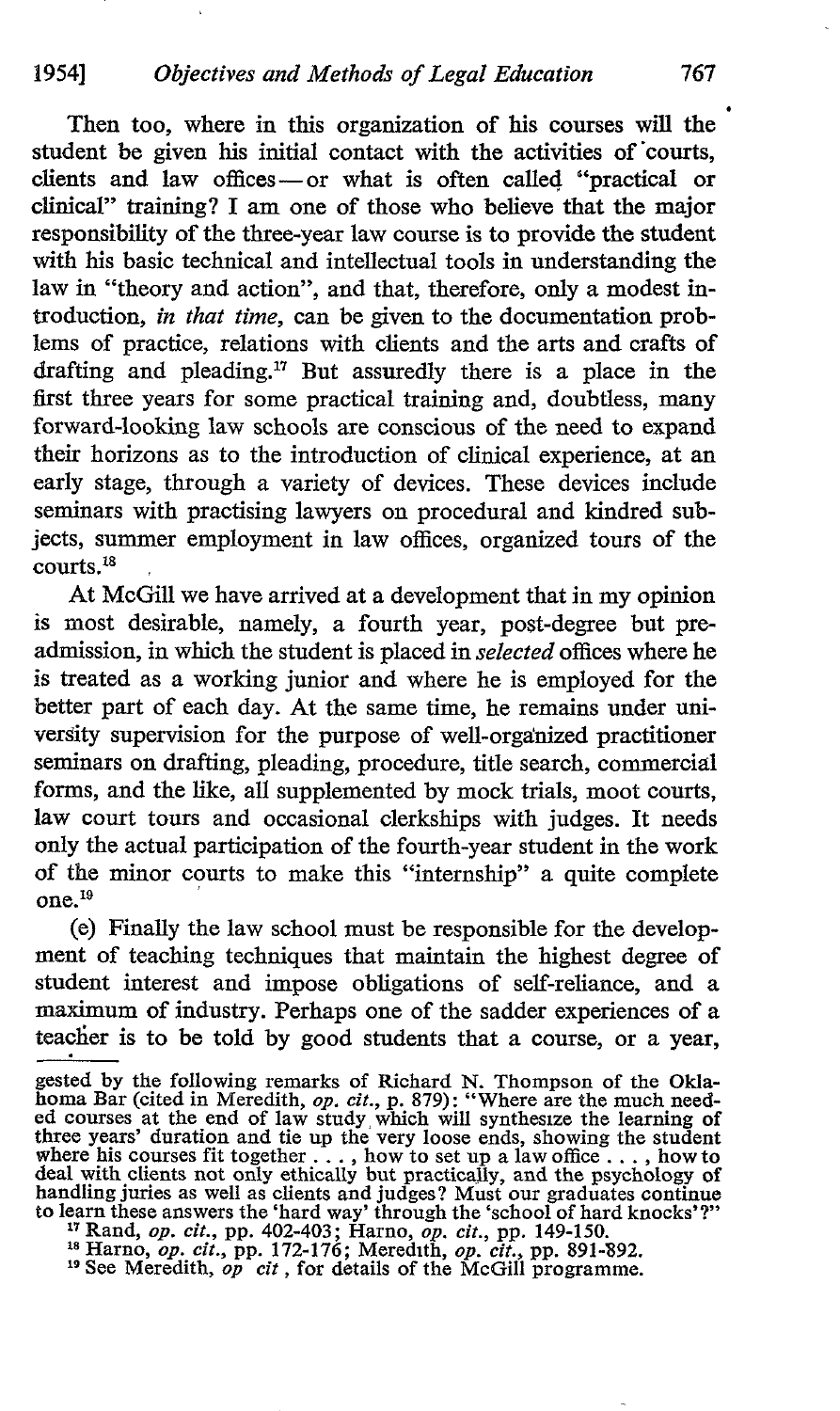could have been covered or studied in half or a third of the time, for all examination purposes. There is something wrong with teaching or with a faculty tradition that lets the student get away with marginal effort and pass examinations, at the same time, with reasonable marks. In part the fault often lies with the unhappy consequences of the oversimplified, didactic materials frequently found in the straight lecture method. Here student responsibility is largely confined to the rapid taking of notes or, what is very often the case, the copying of another's or buying a set from a predecessor. Undoubtedly, the really first-class student is unaffected by teaching that imposes so little burden. He will find his own reasons for study, for reflection, for masticating the tough materials of the law. But good teaching is designed *not for the first-rate* man, who is capable of finding his own salvation, but for those students for whom a little guidance, pressure and inspiration will combine to raise their own sights and push the "C"-man toward class "B" performance and make the "B"-man reach for "Distinction".

All this means that the law teacher has a duty to think about and to plan creatively his teaching programme and methods. My own experience leads me to believe that the most important method that legal education has developed, faced with large classes in the United States and Canada, is that technique which encourages pre-class preparation by the student and which leads to his greater understanding of, and participation in, the discussion during the  $class$ -room hour.<sup>20</sup> This is a far cry from rapid note-taking with an occasional relevant or irrelevant question or interjection . A law student ought to be able to read a document or a series of documents, whether cases or statutes or text writers, and have some reasonably tight, considered view to express in class when he is forewarned about the ground to be covered. The student gains both from the dialectical process of teacher-student exchange and from the responsibility that preparation imposes on him.

### IV

We are moving slowly but surely toward maturity in legal education in Canada. One of the happier indices of that maturity is the growing acceptance of the full-time law teacher as the natural trustee for scientific scholarship and scientific teaching of the law. But the law teacher needs his part-time colleague at the bar to give the law school its live and continuing contacts with the profession,

<sup>&</sup>lt;sup>20</sup> For recent discussion and criticism of the case method and its variants see Harno, *op. cit.*, pp. 51-70 and 137-140; Rand, *op. cit.*, pp. 397-<br>2004 Vandarkik 399; Vanderbilt, *op. cit.*, p. 11.